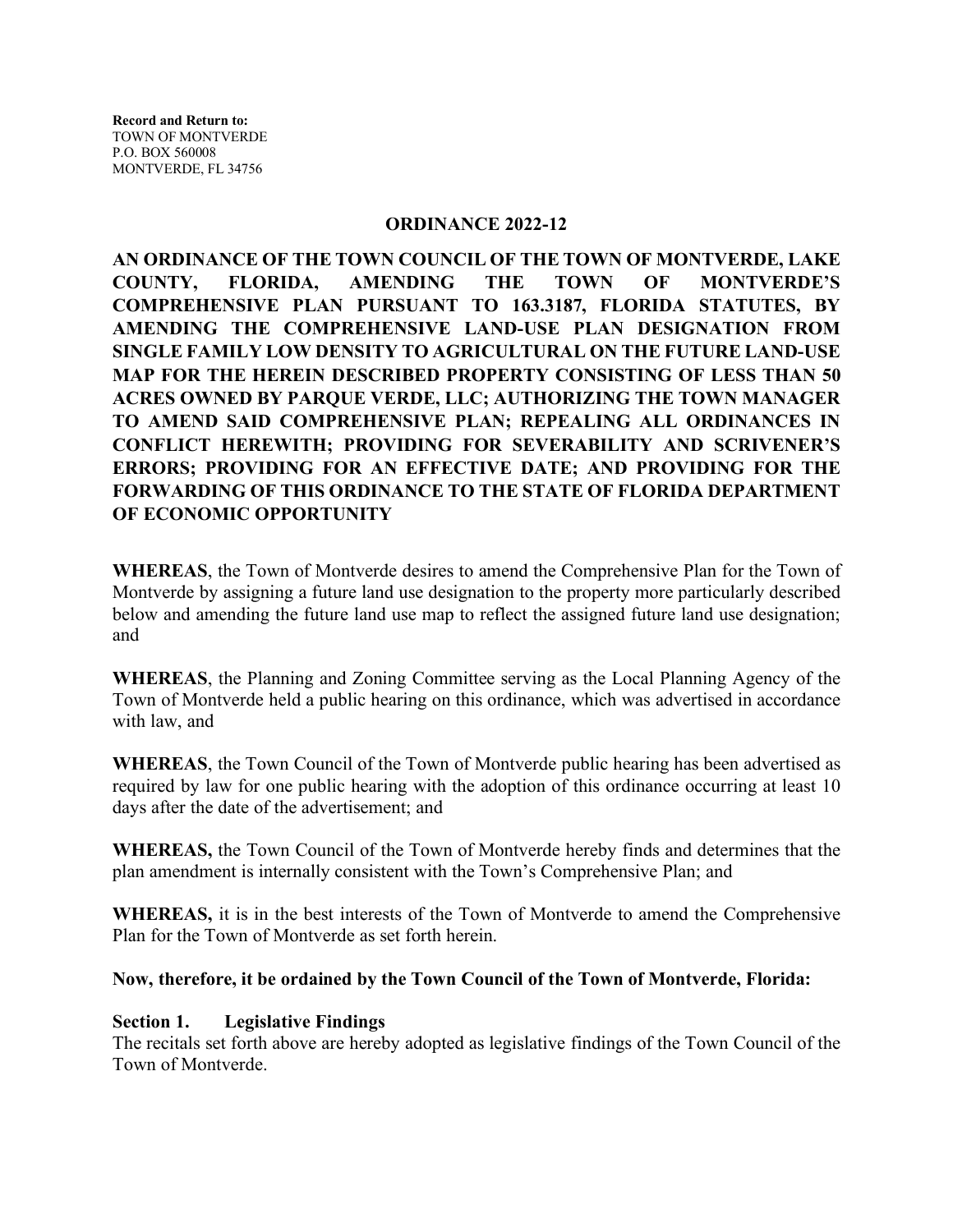## **Section 2. Future Land Use Designation Amendment.**

A. The Property is legally described as:

**Tracts 17, 18, 31 and 32 lying southeasterly of Fosgate Road, Map of Section 10, Township 22 S. Range 26 E. Lake County, Florida, as laid off by Lake Highland Company, according to the plat thereof as recorded in Plat Book 3, Page 51, Public Records of Lake County, Florida, Section 10, Township 22 South, Range 26 East (the "Property")**

Lake County Florida Property Appraiser Parcel Identification Number: 09-22-26-0201-017-00000

The Property is depicted on **Exhibit A** attached hereto. The Property consists of  $18 +$ - acres and has an address of xxx Fosgate Road, Montverde, FL

B. That portion of the Future Land Use Element referenced as the Future Land Use Map of the Town of Montverde Comprehensive Plan is hereby amended by changing the Town of Montverde Future Land Use Map designation of the property described above from Single Family Low Density and designating the Property on the Future Land Use Map to:

## **TOWN OF MONTVERDE AGRICULTURAL**

## **Section 3. Direction to the Town Manager**

Upon the Effective Date of this ordinance, the Town Manager or designee is hereby authorized to amend the comprehensive plan and future land-use map as identified herein after compliance with F.S. 163.3187 and F.S. 163.3184(11).

## **Section 4. Repeal**

All ordinances or parts of ordinances in conflict herewith are hereby repealed.

## **Section 5. Severability**

Upon a determination that by a court of competent jurisdiction that a portion of this ordinance or the comprehensive plan adopted hereby is void, unconstitutional or unenforceable, all remaining portions shall remain in full force and effect.

**Section 6. Scrivener's Errors.** Scrivener's errors in the legal description may be corrected without a public hearing or at public meeting, by re-recording the original ordinance or a certified copy of the ordinance and attaching the correct legal description.

## **Section 7. Effective Date**

This ordinance shall become effective upon the 31<sup>ST</sup> day after adoption, unless challenged and then shall become effective upon the date a final order is issued by the Department of Economic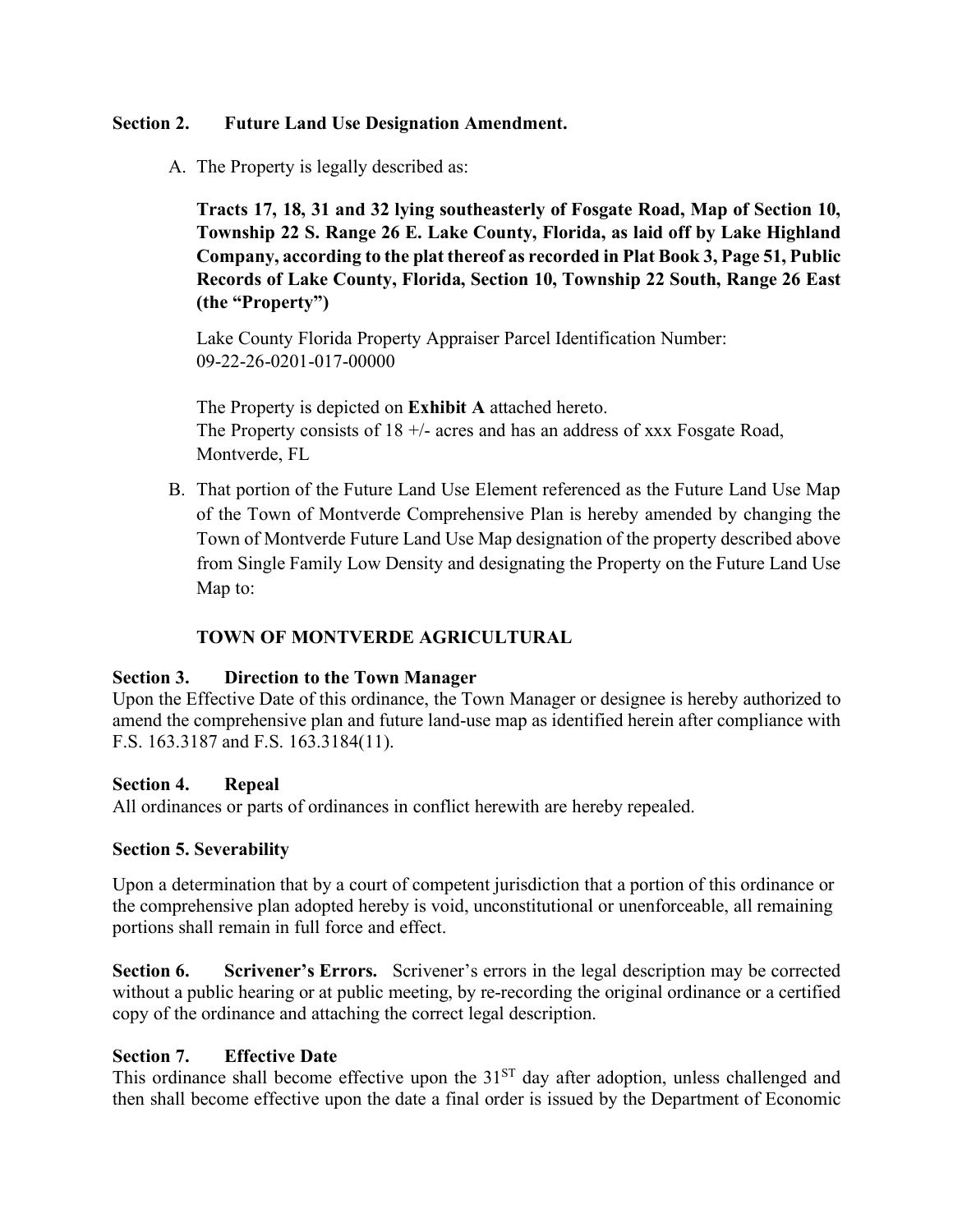Opportunities or Administration Commission finding the amendment in compliance in accordance with Section 163.3187, Florida Statutes. No development permits or land uses dependent on this amendment may be issued or commence before it has become effective.

**PASSED AND ORDAINED** in regular session of the Town Council of the Town of Montverde, Lake County, Florida, this day of 3022.

Joe Wynkoop, Mayor

\_\_\_\_\_\_\_\_\_\_\_\_\_\_\_\_\_\_\_\_\_\_\_\_

Attest:

Sandy Johnson, Town Clerk

Approved as to form and legality:

 $\mathcal{L}_\text{max}$ 

 $\mathcal{L}=\{1,2,3,4,5\}$ Anita Geraci-Carver, Town Attorney

First Reading \_\_\_\_\_\_\_\_\_\_\_\_\_\_\_\_\_\_ Second Reading \_\_\_\_\_\_\_\_\_\_\_\_\_\_\_\_

Council Member moved the passage and adoption of the above and foregoing Ordinance. Motion was seconded by Council Member \_\_\_\_\_\_\_\_\_\_\_\_\_\_\_\_ and upon roll call on the motion the vote was as follows:

|                              | YEA | NAY |
|------------------------------|-----|-----|
| Bill Bates, Council Member   |     |     |
| Allan Hartle, Council Member |     |     |
| Jim Ley, Vice Mayor          |     |     |
| Judy Smith, Council Member   |     |     |
| Joe Wynkoop, Mayor           |     |     |